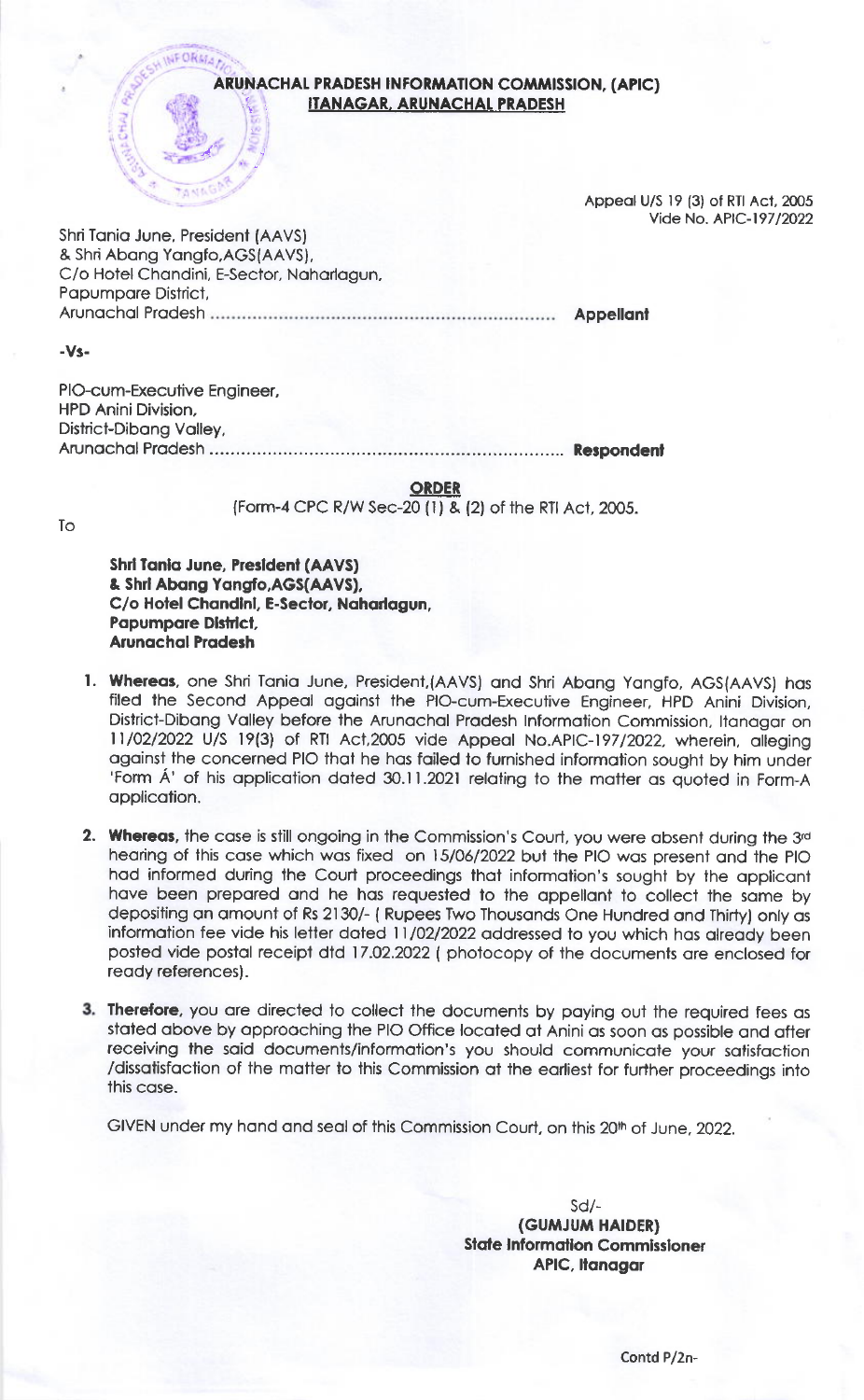Memo.No.APIC-197 /2002  $/3.0 \text{ m}$  Dated, Itanagar the 20<sup>th</sup> June, 2022.

Copy to:-

- The PIO-Cum-EE,HPD Anini Division, Dibang Valley District, Arunachal Pradesh for 1 information and necessary action please.
- 2. Shri Tania June, President(AAVS) and Shri Abang Yangfo, AGS(AAVS), C/o Hotel Chandini, Naharlagun, Papumpare District, Arunachal Pradesh for information & necessary action please.
- $\wedge$  3. The Computer Operator for uploading on the Website of APIC please.
- 4. Office Copy

**3022** Registrar/Dy Regis Arunachal PTAPIC, Itanagar.